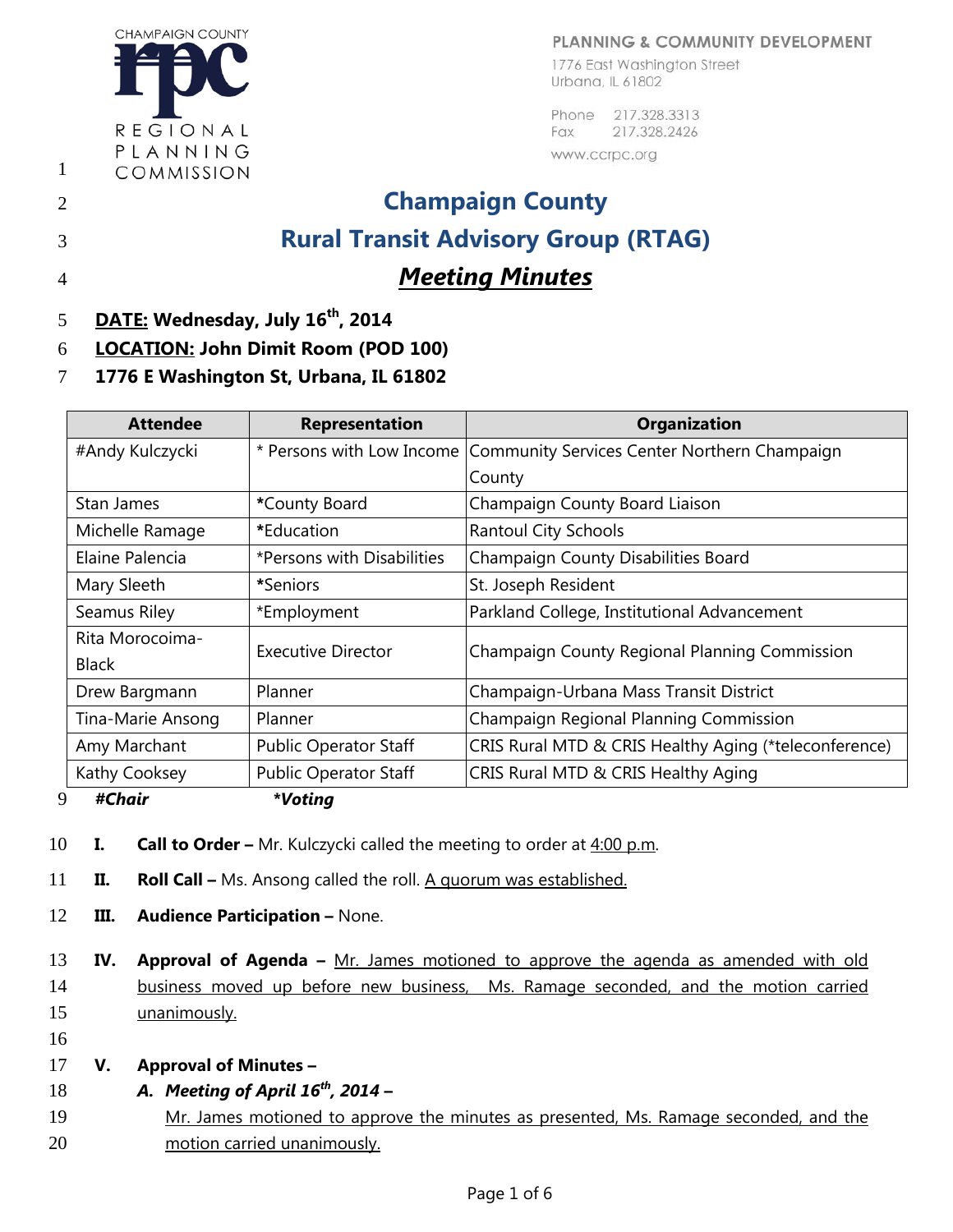## **VI. Old Business –**

- *A.* **Changing Operators from CRIS-RMTD to CUMTD–** Ms. Black informed the group that 23 after receiving approval from the County Board, RPC staff had been working with CUMTD to draft a new Intergovernmental Agreement between the County and CUMTD. Ms. Black 25 stated that the Intergovernmental Agreement with CUMTD is based on samples that were provided by IDOT and the previous agreements with CRIS. Based on recommendations made by both lawyers from the County and CUMTD, a draft agreement was finalized yesterday, July 15, 2014. This final draft will be presented for County Board approval next week at their Thursday July  $24<sup>th</sup>$  meeting. Changes included in this new Intergovernmental Agreement consisted of:
- Revised local match language that CUMTD and RPC staff will work together to 32 identify local contracts, CUMTD will be responsible for providing the cost estimate associated with providing service contracts, and if local match funds are insufficient to leverage federal funds - then CUMTD may reduce the level of service provided they give Champaign County a 90 day notice of the planned reduction in service with details on how the service would change;
- 37 Revised vehicle maintenance language by outlining detailed maintenance costs, because previously, CUMTD had an agreement for maintenance directly with CRIS which outlined specific costs associated with provided various types of maintenance; and
- 41 Termination clauses were added by both the County and CUMTD attorneys.

 In past agreements, the operator was responsible for sourcing local matching funding. Ms. Black explained that CRIS currently has a service contract with Champaign County Nursing home and they have been using these funds to leverage federal money. Mr. Kulczycki asked if the local match ratio was one to one, Ms. Black clarified that 35% local match is required for leveraging downstate funds. Ms. Black discussed and received approval by IDOT for the new local match language.

 Ms. Black informed the group that Champaign County will be receiving three new vehicles **19 from IDOT** tomorrow July  $17<sup>th</sup>$ . Mr. Kulczycki asked how the maintenance costs are covered. Mr. Bargmann explained that there is an hourly rate for general maintenance and body work and there are line items on the requisition for payment forms, which are covered by federal grant funds. Mr. James asked what happens if the maintenance costs exceed what was budgeted for maintenance. Mr. Bargmann and Ms. Cooksey explained in previous years their maintenance costs have not come close to the budgeted amount. However, should that happen there are additional funds in other line items that can be shifted around in the budget to accommodate overages. Ms. Palencia asked if the 65:35 local match ratio applies to maintenance costs. Ms. Black explained that it applies to all operating expenses.

 Mr. James asked if this intergovernmental agreement is approved by the County Board will 59  $\cdot$  it go into effect October  $1^{st}$ . Ms. Black confirmed and stated that this year is more complicated than previous years, because a joint operator grant application was submitted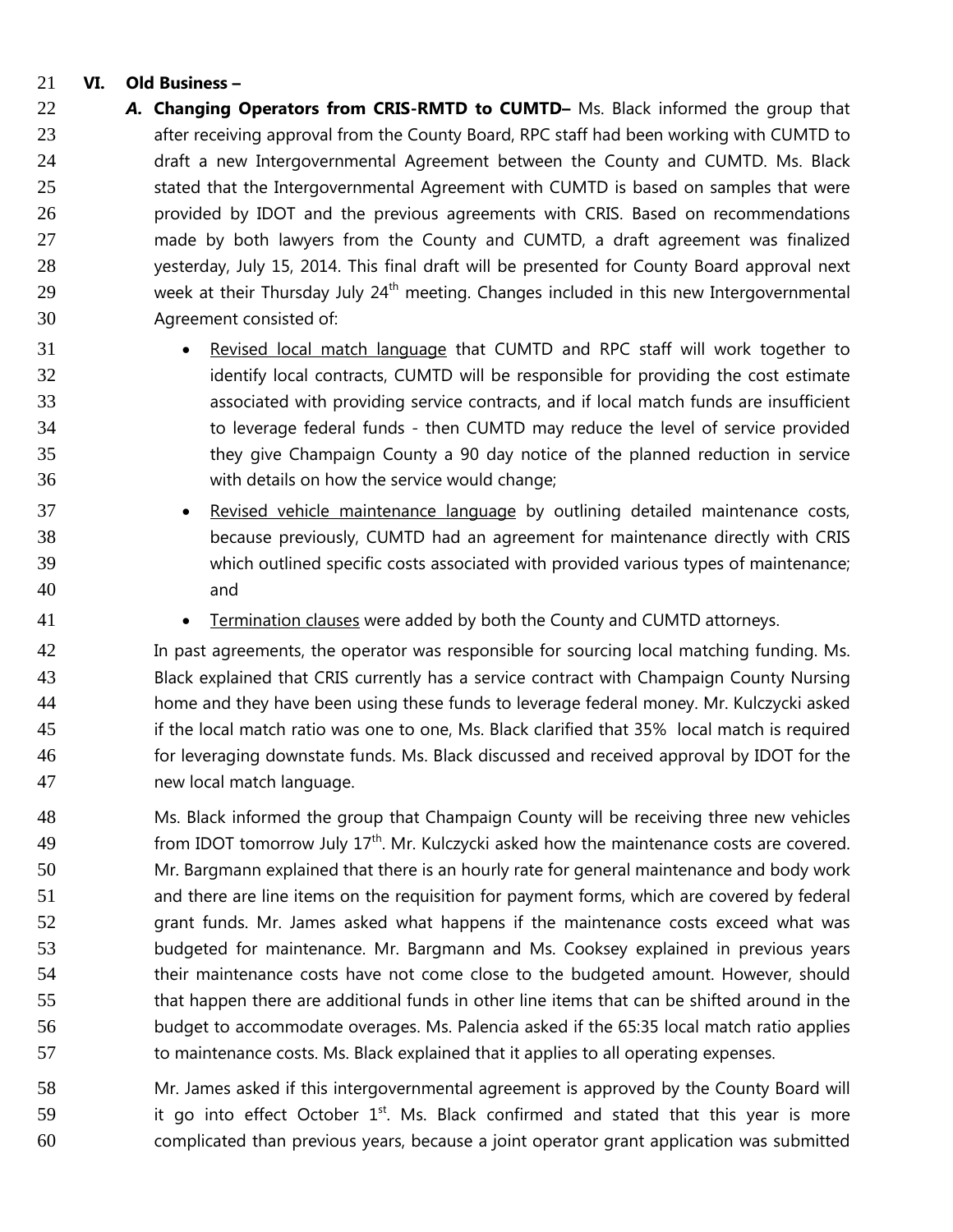resulting in double the amount of intergovernmental agreements, budgets, and vehicle maintenance documents.

- Mr. James asked how many vehicles the County owned currently. Ms. Black stated that the County currently owns five vehicles and the additional three will make the total eight. Ms. Cooksey noted this would be the same number of vehicles as before, because Vermilion County loaner vehicles would be returned after the new vehicles are picked up tomorrow.
- Mr. James inquired about the current staffing levels and if it was sufficient. Ms. Black explained that they wanted to reduce the rate of staff turnover that is currently experienced by CRIS. Currently Champaign and Vermillion counties share some CRIS staff. Moving forward with CUMTD, Champaign County will likely have more full-time than part-time staff, and as a result an increase in fringe benefit costs. The driver salaries will also be higher with CUMTD to be similar to what CUMTD drivers are paid with the urban Paratransit service.
- Mr. James asked if the CRIS staff in Champaign County will be transitioned to CUMTD. Mr. Bargmann stated the current plan is to transition all CRIS Champaign County staff to CUMTD. Mr. Bargmann further explained that CUMTD participates in IMRF, which requires employees to contribute 4.5% of their salary and therefore their salaries will be increased to 77 account for the salary deduction. Mr. Bargmann explained approximately half of his time will be spent on rural Champaign County service.
- Mr. Kulczycki asked if the next step was to gain approval from CUMTD and the County Board. Ms. Black replied that the County Board needs to approve the Intergovernmental Agreement and then all required signatures from Champaign County and CUMTD will be obtained. Mr. Bargmann noted that the Intergovernmental agreement will go before CUMTD's board for approval as well.

## **VII. New Business –**

- **A.** Champaign County FY14 4<sup>th</sup> Quarter Service Report Ms. Ansong referred the group to the Champaign County FY14 4<sup>th</sup> Quarter Service Report attached in their packet. Ms. Ansong compared this quarter's stats with the third quarter and noted findings to include:
- 88 An overall increase of 1,000 trips for personal, medical, shopping, employment and education transportation;
- 90 Greatest increase was in employment and personal trips. There was an increase of 585 employment trips and 205 personal trips. ;
- 92 A total of 80 denied trip requests this quarter (compared to 71 in the  $3^{rd}$  quarter).
- There was a 27% increase in service miles and a 9% increase in service hours. This quarter's operating hours were 3,700 while operating miles were 85,240.
- This fourth quarter had the highest levels of service across all categories since the service began; Service peaked at an average of 83 trips per day and 1,752 total trips per month in April 2014 (previous peak was 1,707 in August 2012).
- Trip denials ranged between 20 in June and a high of 34 in April.
- The peak individuals served was 225 in June.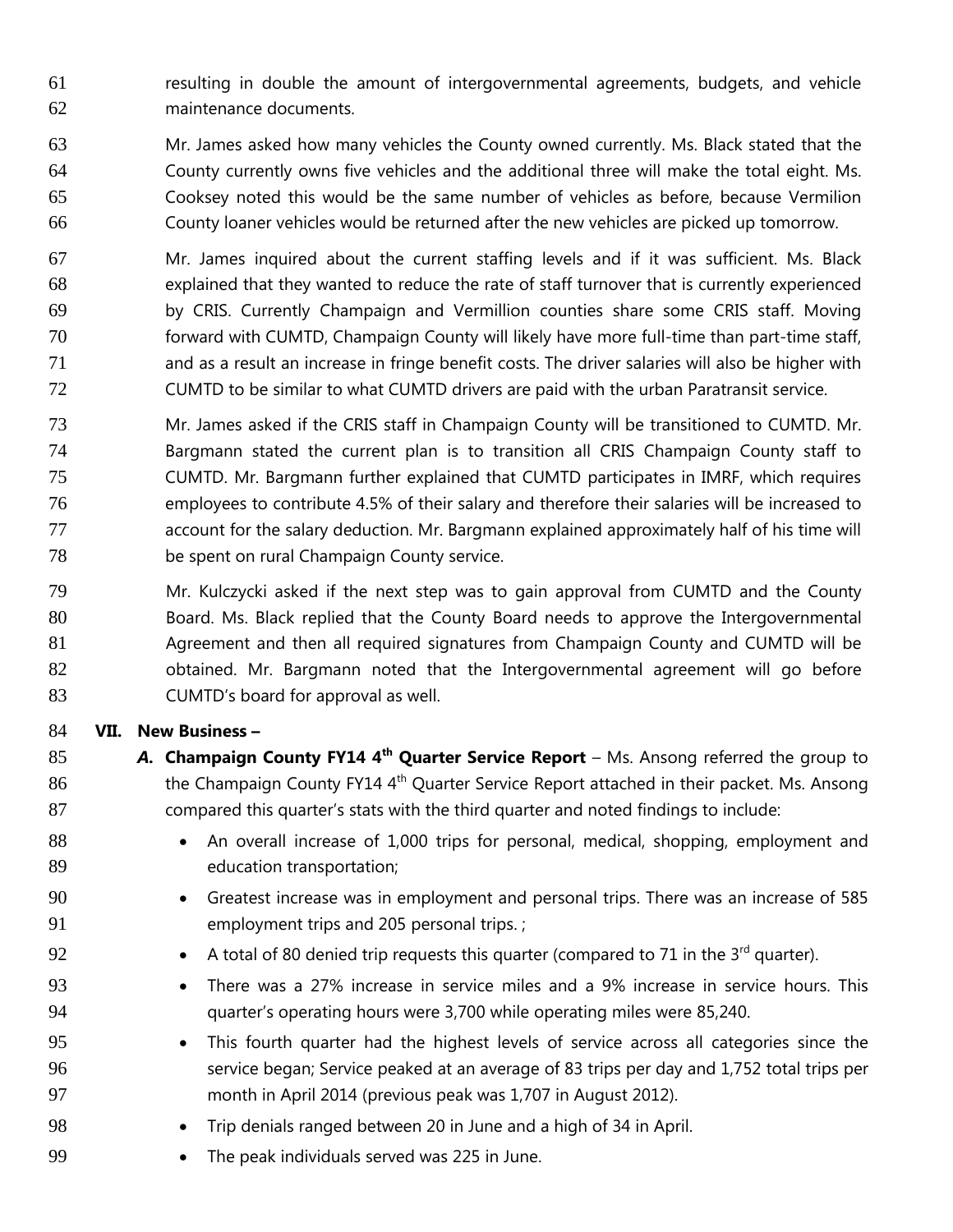100 • There were a total of 113 new registered riders in the  $4<sup>th</sup>$  quarter which makes the total number of registered riders 1,453 since service began in February 2011.

 Mr. James asked where the new registered riders were from. Ms. Ansong answered that most new riders are from Rantoul since the service is most established in this area. However, since service expanded countywide the number of registered riders from other rural areas of the county has been growing steadily. There were nine registered riders from St. Joseph, six from Mahomet and four from Dewey.

 Mr. Kulczycki asked for an explanation of the anomaly in the unusually high denial rate for 108 September 2013. Ms. Cooksey stated that due IDOT's changes in classifying denied requests and changes to service provided to seniors through the Area Agency on Aging resulted in 110 the high rate of denials.

- Ms. Palencia asked about how employment trips were requested i.e. if persons had to request them 48 hours in advance of each trip. Ms. Cooksey explained that persons can 113 request trips a month in advance.
- 114 **B. Champaign County FY14 4<sup>th</sup> Quarter Fiscal Report** Ms. Cooksey stated that the fiscal report for the fourth quarter is not yet done, since the deadline for completion is the end of 116 the month. Ms. Cooksey passed out samples of recent advertising materials and informed 117 the group that CRIS has spent all of the allocated federal funds for FY14 and approximately 60% of the downstate funds.
- Mr. Kulczycki asked if CUMTD will continue advertising. Ms. Black explained that CUMTD will continue advertising under the new name Champaign County Area Rural Transit System (C-121 CARTS). RPC staff is working on a logo for the service, but it is not finalized.
- *C.* **Delivery of New Vehicles-** Ms. Cooksey reported she and three other CRIS staff will pick-up 123 the three new vehicles from Midwest Transit in Kankakee tomorrow. Ms. Black explained 124 these are the first three of nine total vehicles awarded to the County.

125 Ms. Marchant asked the group for advice on how to proceed with a high rate of last minute cancellations in Champaign County. Ms. Marchant stated that there are several riders in Champaign County that reserve rides for everyday of the week and then cancel an hour 128 before the scheduled ride. Mr. James had suggested that CRIS either charge these persons a fee for last minute cancellations or inform them if it happens beyond a certain amount for 130 the quarter, they will be put on waiting list for rides and they will be picked up whenever a 131 timeslot becomes available. Mr. Kulczycki further advised that another possibility is a suspension of service for the quarter. Ms. Cooksey informed the group that the current cancellation rate is 20% per day.

 Mr. Bargmann asked Ms. Marchant if she had considered contacting the FTA for guidance on how to proceed with this issue. Ms. Marchant stated that by the time they devise a policy, get 136 it passed by the CRIS board and then notify passengers of the change in policy they will no **Ionger be operating service in Champaign County.**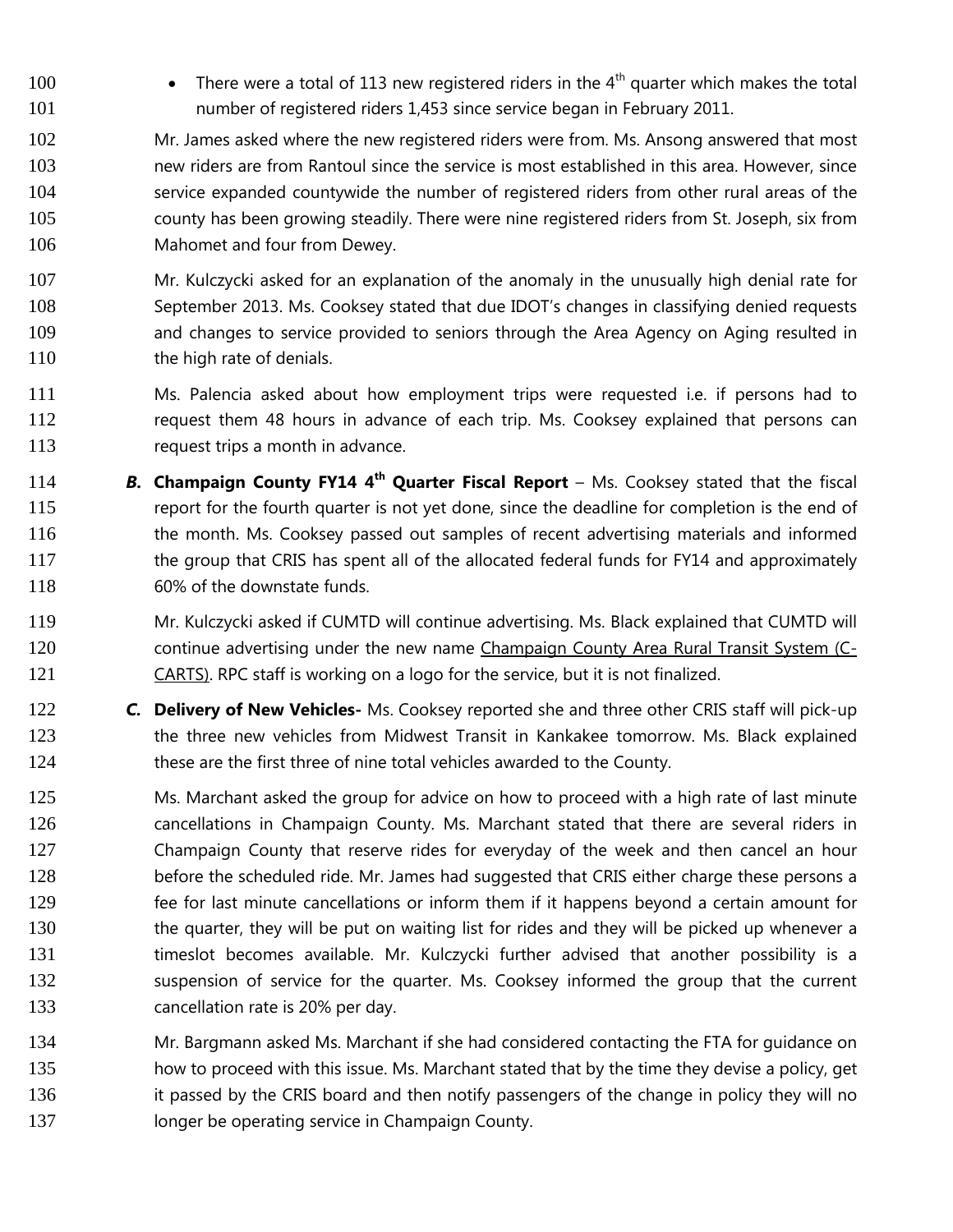*D.* **Champaign County Section 5311 and DOAP FY15 Grant Application-** Ms. Ansong reported that this year's grant application is different because it combines both the DOAP and federal funding into one document. In past years, it was two separate applications. Currently, the entire application is assembled and awaiting signatures from the County Chair, Clerk and Ms. Marchant. Ms. Black passed around a copy of the grant application and explained that the Vehicle Lease and Intergovernmental agreements for each operator are 144 attached to the grant application. Ms. Black further noted the Vehicle Lease Agreement was identical to previous agreements, except it covers the three new vehicles within the rolling stock inventory. Additionally, there are two budgets provided in the grant application covering the first quarter CRIS operations and another covering second through fourth **quarter CUMTD operations.** 

- Mr**.** James asked if there was going to be a fare increase. Mr. Bargmann stated at this time there were no plans to increase the fares in FY15. CUMTD plans to keep the service identical to what CRIS is providing. Mr. Bargmann informed the group that the cost associated with CUMTD providing the service is slightly higher than with CRIS, because of their obligations to 153 their employees particularly IMRF. CUMTD is currently working on devising an hourly rate associated with providing the rural service so they can better gauge whether or not they can provide the service for a full 12 hours a day as is currently taking place. Ms. Black informed 156 the group that IDOT is aware of the additional cost associated with CUMTD providing the 157 service, IDOT suggested that that CUMTD provide the service for the full twelve hours a day for FY15 to test the feasibility. If at the end of FY15 there are not enough service contracts or 159 the cost is higher than expected then Champaign County can submit an amendment to the agreement changing the service hours.
- Mr. James asked if there were benefits beyond IMRF that will be provided to staff. Mr. Bargmann explained that there is one full time employee that will be offered health insurance since all full time CUMTD staff is offered health insurance.
- Ms. Cooksey clarified that although service hours are twelve hours a day, due to earlier pull out times and later pull in times, the actual operating hours are more like fourteen hours a day.
- Mr. James expressed concern that he did not want to see a cut in service. He stated that he understands staff is a big part of a budget, but we have to ensure that the budget does not become top heavy and takes away from the level of service currently provided.
- *E.* **Documents Required for Compliance with FTA Regulations-** Ms. Ansong reported that 171 the RLS reviews that took place at the end of April early May went really well. Both the RLS consultant and IDOT staff commended CRIS and Champaign County for being one of the best reviews they have done thus far. Ms. Ansong stated that there were two items that needed to be addressed on the part of the county to be in compliance with FTA regulations; they are a Title VI plan and a procurement policy. Ms. Ansong showed the **group a draft of the Title VI plan, which outlines the complaint procedures and methods of** 177 ensuring equal access to rural public transit. With respect to the procurement policy, Ms.